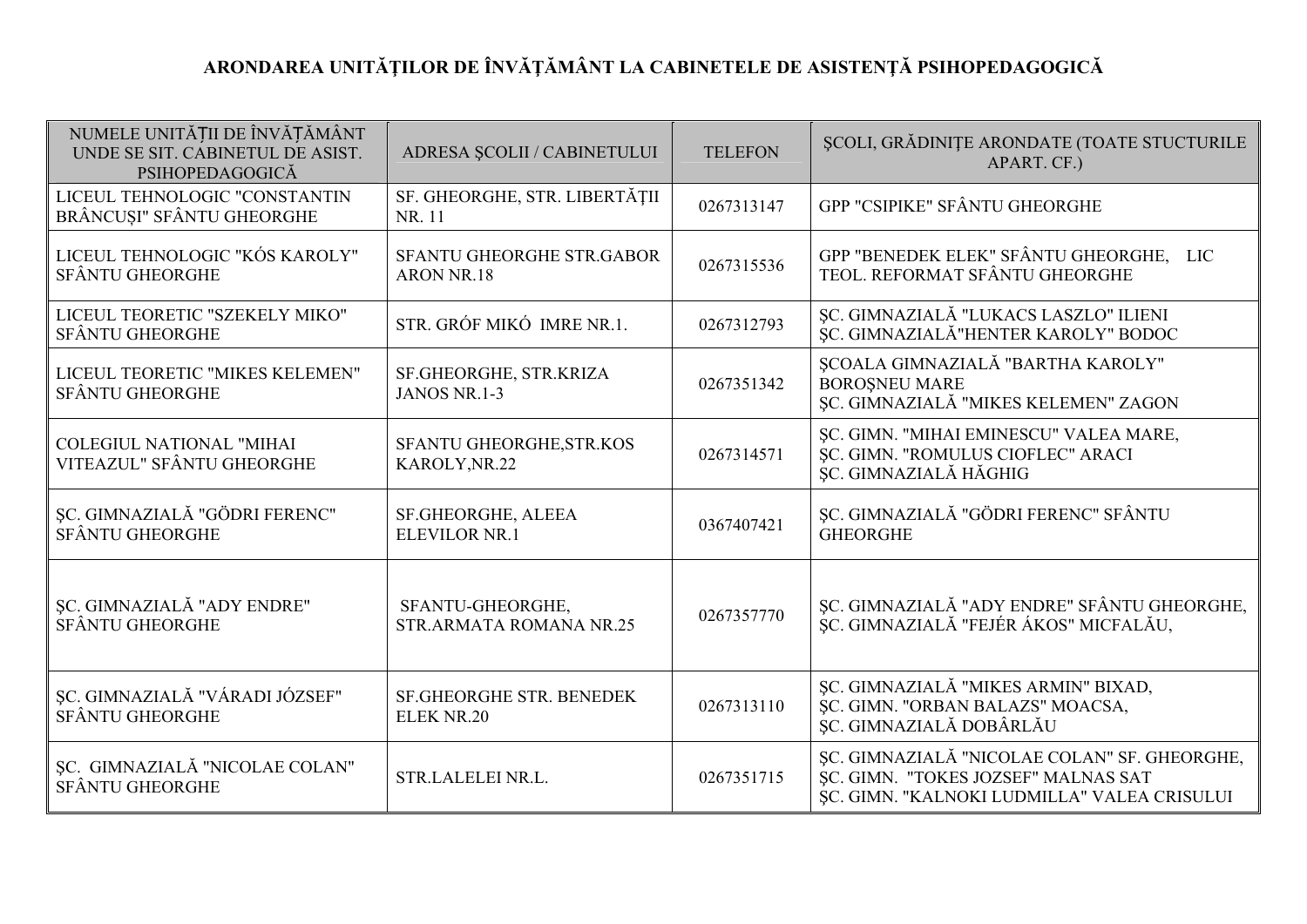| NUMELE UNITĂȚII DE ÎNVĂȚĂMÂNT<br>UNDE SE SIT. CABINETUL DE ASIST.<br>PSIHOPEDAGOGICĂ | ADRESA ȘCOLII / CABINETULUI                                 | <b>TELEFON</b> | ȘCOLI, GRĂDINIȚE ARONDATE (TOATE STUCTURILE<br>APART. CF.)                                                                                                                                                                        |
|--------------------------------------------------------------------------------------|-------------------------------------------------------------|----------------|-----------------------------------------------------------------------------------------------------------------------------------------------------------------------------------------------------------------------------------|
| LICEUL DE ARTĂ "PLUGOR SANDOR"<br><b>SFÂNTU GHEORGHE</b>                             | <b>SFANTU</b><br>GHEORGHE, STR. KOSSUTH<br>LAJOS, NR.15     | 0267317428     | SC. GIMN. "NÉRI SZENT FULOP" SFÂNTU GHEORGHE<br><b>ŞCOALA GIMN. "DARKO JENO" DALNIC</b>                                                                                                                                           |
| LICEUL TEORETIC "NAGY MOZES"<br><b>TÂRGU SECUIESC</b>                                | TÂRGU SECUIESC, KANTA 23                                    | 0267361957     | LICEUL TEORETIC "NAGY MOZES" TÂRGU SECUIESC,<br>SC. GIMN. "TUROCZI MOZES" TG. SECUIESC<br>GPP "CSIPKEROZSIKA TG.SECUIESC,<br>GPP "MANOCSKA" TG.SECUIESC,<br>SC. GIMN. "KELEMEN DIDAK" MERENI<br>ŞC. GIMN. "BALINT GABOR" CĂTĂLINA |
| LICEUL TEHNOLOGIC "GABOR ARON"<br><b>TÂRGU SECUIESC</b>                              | TG. SECUIESC STR. FABRICII<br><b>NR.8</b>                   | 0267363215     | ŞC. GIMN. "KICSI ANTAL" TURIA,<br>SC. GIMN. "KUN KOCSARD" OJDULA,<br><b>ŞC. GIMN. "TREFAN LEONARD" POIAN</b><br>SC. GIMN. "APOR ISTVAN" SANZIENI,<br>SC. GIMN. PĂPAUȚI                                                            |
| LICEUL TEORETIC "BOD PETER" TÂRGU<br><b>SECUIESC</b>                                 | TÎRGU SECUIESC STR. ADY<br><b>ENDRE NR.20</b>               | 0267360670     | SC. GIMN. VEGH ANTAL-CERNAT,<br>SC. GIMN. ESTELNIC,<br>SC. GIMN. BEM-JOZSEF LEMNIA,<br>SC. GIMN. "COMENIUS" BRETCU,<br>SC. GIMN. "JANCSO BENEDEK" GHELINȚA                                                                        |
| LICEUL TEHNOLOGIC "NICOLAE<br>BALCESCU" INTORSURA BUZĂULUI                           | <b>INTORSURA BUZAULUI STR,</b><br><b>GHEORGHE DOJA NR.5</b> | 0267370728     | <b>SC. GIMN. BARCANI</b>                                                                                                                                                                                                          |
| LICEUL TEORETIC "MIRCEA ELIADE"<br>ÎNTORSURA BUZĂULUI                                | ÎNTORSURA BUZĂULUI, STR.<br>GĂRII NR. 1                     | 0267370939     | ȘC. CL. I-VIII "NICOLAE RUSSU" SITA BUZĂULUI                                                                                                                                                                                      |
| ȘC. GIMNAZIALĂ "MIHAIL<br>SADOVEANU" ÎNTORSURA BUZÂULUI                              | ÎNTORSURA BUZĂULUI, STRADA<br>MIHAI VITEAZUL, NR. 188       | 0267370496     | ŞC. GIMN. "MIHAIL SADOVEANU" INTORSURA<br><b>BUZAULUI,</b>                                                                                                                                                                        |